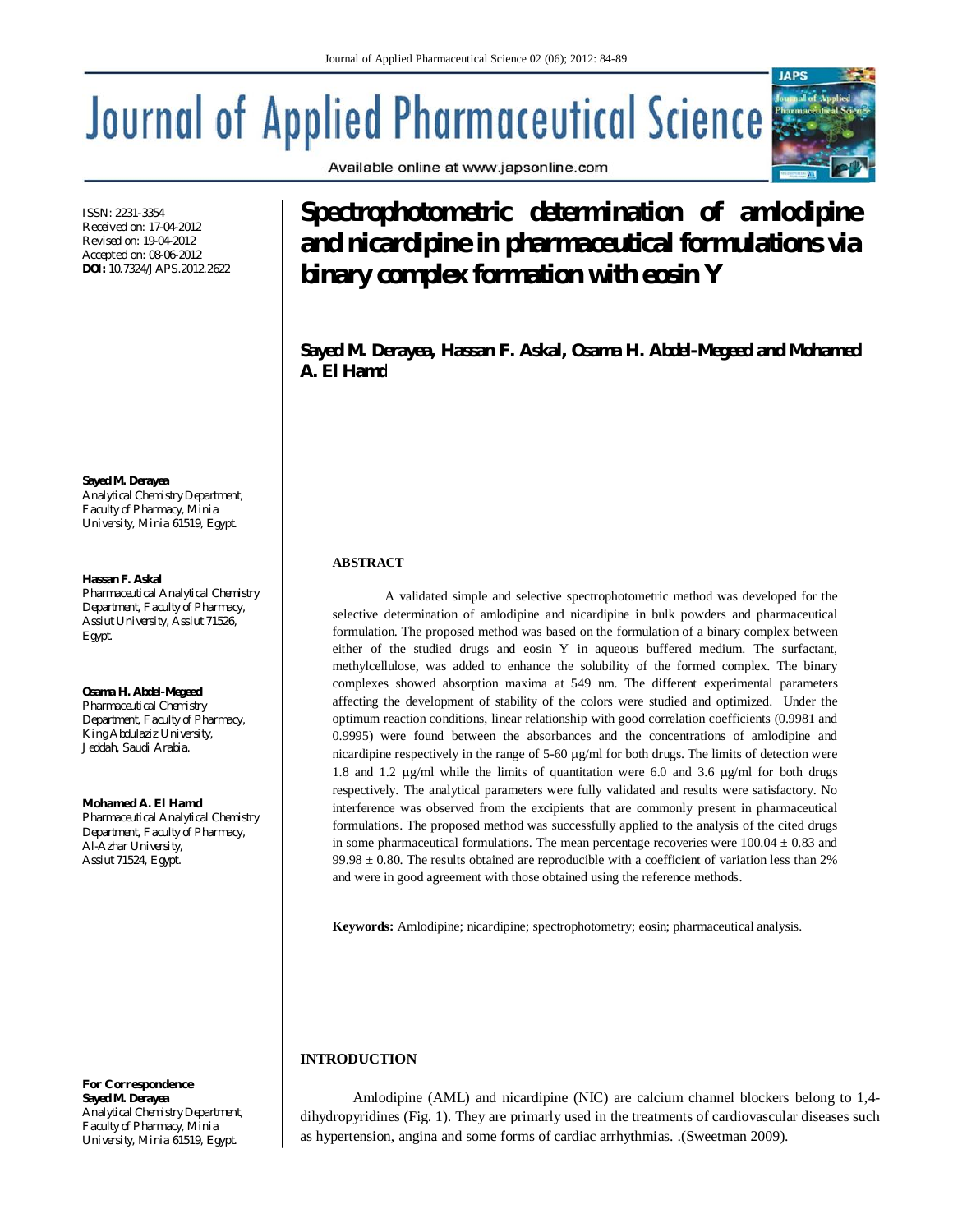

Fig. 1: Chemical structures of nicardipine (left) and amlodipine (right).

Several analytical methods have been developed for the determination of AML and NIC in their bulk, pharmaceutical formulations and/or biological fluids. Among the reported analytical methods for AML are spectrofluorometric methods(Abdel-Wadood *et al.* 2008), TLC(Argekar and Powar 2000; Rahman *et al.* 2004), HPTLC(Meyyanathan and Suresh 2005), HPLC(Patil *et al.* ; Tatar and Atmaca 2001; Bahrami and Mirzaeei 2004; Naidu *et al.* 2005; Chaudhari *et al.* 2007; Mohammadi *et al.* 2007), SPC-HPLC(Wei *et al.* 2009), HPLC-MS(Streel *et al.* 2002; Baranda *et al.* 2005), voltammetry(Gazy 2004), and CE(Wang *et al.* 2007). The reported methods for NIC include; spectrofluorometric methods(Al-Ghannam and Al-Olyan 2008; Walash *et al.*), SPC-HPLC(Wei *et al.* 2009), HPLC-MS(Baranda *et al.* 2005; Qi *et al.* 2006), UPLC-MS(Kalovidouris *et al.* 2006; Lei *et al.* 2009), and Micellar electrokinetic chromatography(Martinez *et al.* 1999),

Due to the inherent simplicity of spectrophotometric methods, economic advantages, and availability of their instruments in most quality control laboratories, these methods are the most widely used techniques in pharmaceutical analysis.

However, few spectrophotometric methods have been described for the determination of AML (Sridhar *et al.* 1997; Rahman and Azmi 2000; Basavaiah *et al.* 2003; Rahman and Nasrul Hoda 2003) and NIC(Huang and Li 1990; Al-Ghannam and Al-Olyan 2009).

In this work, a simple, sensitive, and accurate non extractive spectrophotometric method was described for the determination of AML and NIC. This method is based on the reaction of the amino group in AML or NIC, with acidic dye, eosin Y, to form ion pair associate in the presence of Mcllvaine buffer. The water solubility of the formed ion pair is enhanced by the addition of non ionic surfactant, methyl cellulose. As a result the extraction step was omitted. The absorbance of the developed color is measured at 549 nm. The method, after its full optimization and validation, was adopted for the determination of DSL in its pharmaceutical formulations.

# **EXPERIMENTAL**

# **Apparatus**

UV-1601 PC (Shimadzu, Kyoto, Japan ultraviolet–visible spectrophotometers with matched 1 cm quartz cells was used for all measurements. Jennway® 6505 (London, U.K.), Ultraviolet/Visible spectrophotometer.

#### **Chemicals and reagents**

Nicardipine hydrochloride (Global Napi/Wockhardt, Cairo, Egypt), and amlodipine besylate (T3A, Assuit, Egypt). All drugs were used as received without further purification.

Methanol, ethanol, acetone, acetonitrile, glucose, lactose, sucrose, magnesium stearate, talc, starch, gum acacia, ferric chloride, potassium ferrocyanide, sodium hydroxide, potassium hydroxide, di-sodium hydrogen phosphate and citric acid; all these chemicals were obtained from (El-Nasr Co. for pharmaceuticals and chemicals, Egypt).

Eosin Y (Merck, Darmstadt, Germany). was prepared freshly (0.020% W/V) in distilled water. Mcllvaine buffer**,** solution was prepared by mixing specific volumes of 0.2 M disodium hydrogen phosphate and 0.1 M citric acid to get the required PH values in the range of 2-6. Methyl cellulose (Prolabo, France, 1500 CPS) was prepared as 0.3% w/v by dissolving the appropriate amount in hot water  $(80^{\circ}C)$  with stirring for 10 min, then chilling to 5°C for 30 min.

Solutions were prepared with double distilled water which was obtained through Nanopure II water purification system (Barnstead/ Thermolyne, Dubuque, IA, USA).

#### **Pharmaceutical formulations**

Pelcard SR® capsules (Global Napi /Wockhardt, Cairo, Egypt) is labeled to contain 50 mg nicardipine. Alkapress® tablets (Alkan ,Cairo, Egypt), Myodura® tablets (Global Napi /Wockhardt, Cairo, Egypt) and Vasonorm® tablets (Pharco, Alexandera, Egypt) are labeled to contain 10 mg amlodipine. Amlodipine® tablets (Global Napi /Wockhardt, Cairo, Egypt) and Regcor® tablets (Egyptian International Pharmaceutical Industries Co., Cairo, Egypt. (EPCO)) are labeled to contain 5 amlodipine.

# **Preparation of standard and sample solutions** *Preparation of standard solutions*

The stock standard solutions were prepared by dissolving an accurately weighed amount (25 mg) of the drug using about 15 ml of ethanol or distilled water in a 25-ml volumetric flask for AML or NIC respectively. The contents of the flask were sonicated for 5 min, then complete to 25 ml with distilled water. The working standard solutions were prepared by further dilution of the stock solution with the same solvent to obtain concentrations covering the required range.

#### *Preparation of pharmaceutical dosage forms*

An accurately weighed amount of the powdered tablets equivalent to 25 mg of the drug was transferred quantitatively into 25 mL volumetric flask. The content of the flask was sonicated for 5 min. with about 15 ml of methanol or distilled water for NIC or AML respectively. The resultant mixture was completed to volume with distilled water. The solution was filtered and the first portion of the filtrate was rejected. A portion of the filtrate was diluted quantitatively with distilled water to the required final concentration.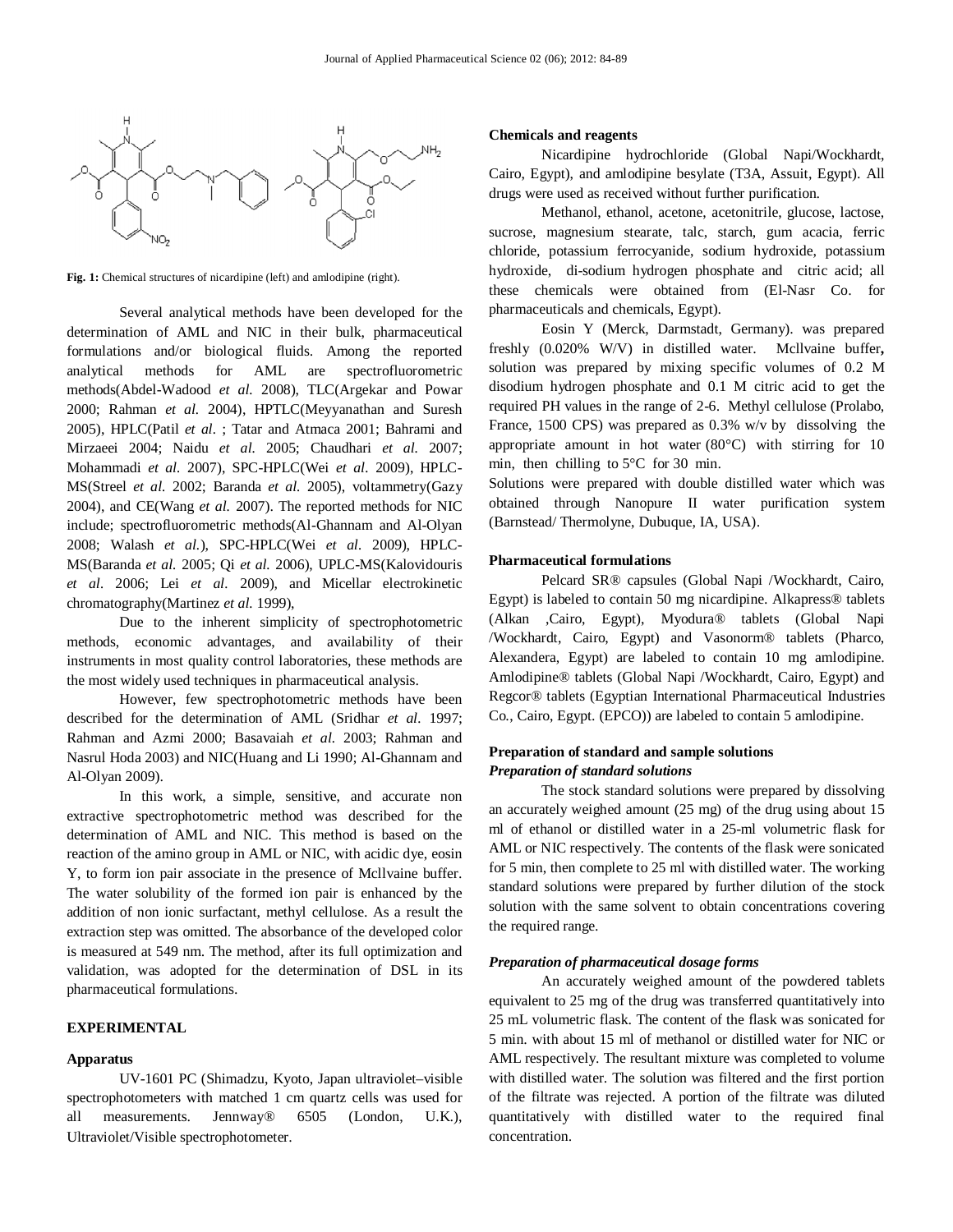#### *General recommended procedure*

One milliliter of sample or standard solution was transferred into a 10-ml calibrated volumetric flask. 0.5 ml Methyl cellulose surfactant (0.3%) and 0.5 ml of Mcllvaine buffer (pH 4 for NIC and pH 3.5 for AML) was added. One milliliter of Eosin Y  $(3\times10^4$  M) was added. The solution was allowed to stand for 10 min at room temperature, and then completed to the mark with distilled water. The absorbance was measured at 549 nm against reagent blank treated similarly.

# *Determination of molar ratio of the reactions between drugs and eosin Y*

Job's method of continuous variation was employed under the working condition to established the stiochiometry of the reaction; Master solutions of equimolar concentration  $(3 \times 10^{-2} \text{ M})$ of both eosin Y and the investigated drugs were prepared. Series of 1.0 ml portions of the master solutions of eosin Y and drug were made up comprising different complimentary proportions (0:1.0, 0.1:0.9, …, 0.9:0.1, 1.0:0) in 10-ml volumetric flasks. 0.5 ml Methyl cellulose surfactant (0.3%) and 0.5 ml of Mcllvaine buffer (pH 4 for NIC and pH 3.5 for AML) was added. The reactions were allowed to stand for 10 min at room temperature. The volume was completed to 10 ml with distilled water, and the absorbance was measured at 549 nm against reagent blank treated similarly, except the drugs was omitted.

# **RESULTS AND DISCUSSION**

Binary complexes between eosin and basic compounds have been widely used in spectrophotometric analysis of some drugs(Walash *et al.* 2007; Chen *et al.* 2008). Because of the water insolubility of the formed ion pair associate, it was usually extracted by organic solvent such as chloroform. This complicated the method is by the extraction step. In this work the water solubility of the formed complex is greatly enhanced by the addition of a surfactant. This enables the direct measurements in the aqueous solution without the need for the extraction step.

#### **Involved reaction, and absorption spectra**

The reaction involved in the present study is based on the interaction of the primary or tertiary amino groups in AML or NIC molecules respectively with eosin Y. The formed ion pair associate has absorption maxima at 549 nm as shown in Fig. 2. This color reaction was employed for the development of a novel spectrophotometric method for the determination of both drugs.

# **Optimization of reaction conditions**

All factors affecting the reaction between the studied drugs, and eosin Y, have been studied, optimized and applied in the development of the assay procedures. These factors included; concentrations of eosin Y, pH, type and concentration of surfactant, temperature, and the diluting solvent).

An absorbance intensity of about 0.9 was obtained when the concentration of eosin Y in the final assay solution was 0.02 mg/ml (about 3 x  $10^{-4}$  M). Higher eosin Y concentration had no

effect on the reaction but result in the increase in the blank absorbance.

The influence of pH on the absorbance of the binary complex was studied over a range of 2.6 to 6 using Mcllvaine buffer. As shown in **Fig. 3,** the complex formation was greatly affected by pH of the medium. Maximum absorbance values were obtained when the pH of reaction mixtures were 3.5 and 4.0 for NIC and AML respectively.



**Fig. 2:** Absorption spectra of 0.020 %, w/v eosin Y (1), 50  $\mu$ g/ml AML (2), and their reaction product (3).



**Fig. 3:** Effect of pH on the absorption intensity of the reaction products of eosin Y with 50  $\mu$ g/ml of NIC (- $\circ$ -) and AML (- $\bullet$ -).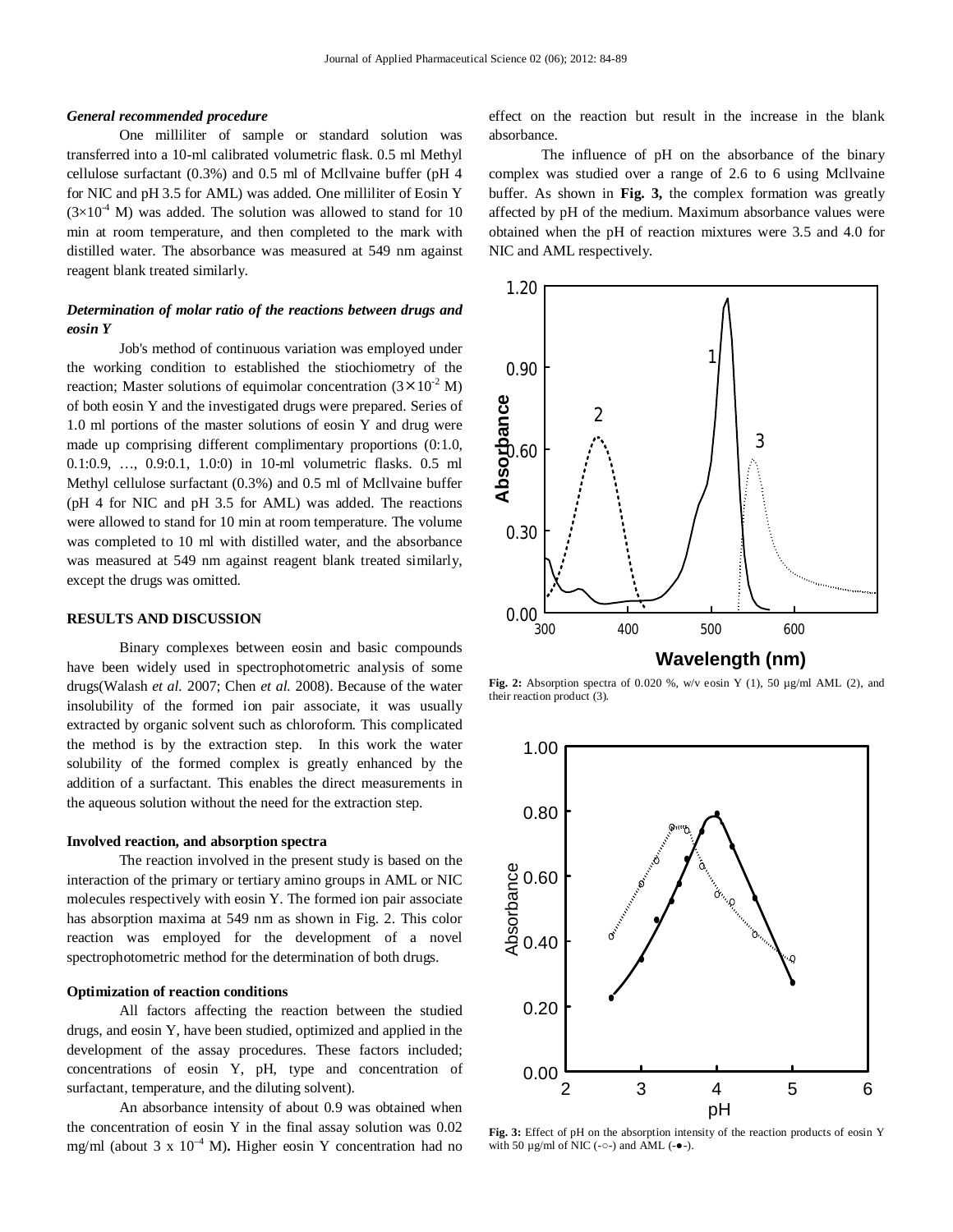Cationic and anionic surfactants cannot be used for the enhancement of the water solubility of the formed complex. Both greatly interfere the analysis by either reacting with the dye as in the case of cationic surfactant or by preventing the formation of the colored complex as in the case of anionic surfactant. The effect of different non ionic surfactants (Fig 4) on the absorbance intensities had been tried. Methyl cellulose was found to be the most effective one in the prevent precipitation of the binary complex and with longer wavelength [Tween 80 (540 nm), Tween 20 (545 nm), Carboxymethyl cellulose (546 nm), Polyvinyl alcohol (547 nm), and Methyl cellulose (549 nm)]. The absorption intensities increase by increasing the surfactant concentration. The suitable concentration was 0.015 % and higher concentration has no effect. The most appropriate solvent for dilution was tested by using different solvents (table 1). The studied solvents included acetone, methanol, ethanol, 1-propanol and water. The highest color intensity was obtained when water was used as diluting solvent.

The reaction between the 1,4 dihydropyridine drugs and eosin Y was completed at room temperature within 5 min and stable for at least 35 min, however for more precise reading the measurements were carried out after 10 min.



**Fig 4:** Effect of different surfactants on the color intensity of the reaction product of AML (-□-) and NIC (-■-) with eosin. CMC; Carboxymethyl cellulose, MC; Methyl cellulose and PVA; Polyvinyl alcohol

Table 1: Effect of solvents on the absorption intensity of the reaction products of 5 µg/ml drugs with eosin Y.

| Solvent     | Di-electric                                | Absorbance |       |
|-------------|--------------------------------------------|------------|-------|
|             | constant (Mandip and<br><b>Babu 2006</b> ) | NIC.       | AML   |
| Water       | 80.5                                       | 0.612      | 0.524 |
| Methanol    | 32.7                                       | 0.300      | 0.254 |
| Ethanol     | 24.3                                       | 0.221      | 0.211 |
| Acetone     | 20.7                                       | 0.133      | 0.121 |
| Propan-1-ol | 20.1                                       | 0.211      | 0.213 |

\* The values are the mean of three determinations.

#### **Stoichiometry and kinetics of the reaction**

Job's method of continuous variation was used to establish the stoichiometry of the reaction between the investigated drugs and eosin Y. The result revealed a 1:1 ratio for drug : eosin Y (Fig. 5). Based on this ratio, a proposal of the reaction pathway can be explained. The binary complex, was probably formed via the electrostatic interaction between the basic nitrogen atom (primary or secondary amino groups in AML or NIC respectively) which is the most basic center in the drug molecules and the carboxylate anion of the dye. This might primarily occur in acidic medium as the amino group is maximally protonated.



Fig. 5: Molar ratios obtained for the reaction of 1.5 x 10<sup>-3</sup> M eosin Y with NIC (-□-) and AML (-●-) of the same molar concentration at room temperature.

#### **Validation of the proposed methods**

Under the specified optimum reaction conditions, the calibration curves for the reaction of the investigated drugs (NIC, and AML) with eosin Y were constructed. A good linear relationship was observed within the range  $5.0$ -60.0  $\mu$ g/ml. The effective molar absorptivity (e) was calculated from the slope of the calibration graph. The analytical data, e.g., Beer's law limit, the effective molar absorptivity (e), the regression equation (Y =  $a +$ bX, Y, absorbance; X,  $\mu$ g/ml; a, intercept; and b, slope), and the correlation coefficient (r) are summarized in Table 2.

**Table. 2:** Analytical parameters for the proposed method for determination of AML and NIC.

| Parameter <sup>a</sup>                                            | AML                 | $\bf MC$            |  |
|-------------------------------------------------------------------|---------------------|---------------------|--|
| Linear range $(\mu g/ml)$                                         | $5 - 60$            | $10-60$             |  |
| Intercept (a) $\pm$ SD                                            | $0.0548 \pm 0.0087$ | $-0.0002 \pm 0.005$ |  |
| Slope (b) $\pm$ SD                                                | $0.0144 \pm 0.0003$ | $0.0145 \pm 0.0001$ |  |
| Correlation coefficient (r)                                       | 0.9991              | 0.9995              |  |
| $\epsilon \times 10^{-3}$ (1 mol <sup>-1</sup> cm <sup>-1</sup> ) | 9471                | 7495                |  |
| LOD $(\mu g \text{ ml}^{-1})$                                     | 1.8                 | 1.1                 |  |
| LOQ $(\mu g \text{ ml}^{-1})$                                     | 6.0                 | 3.6                 |  |

\* SD is Standard deviation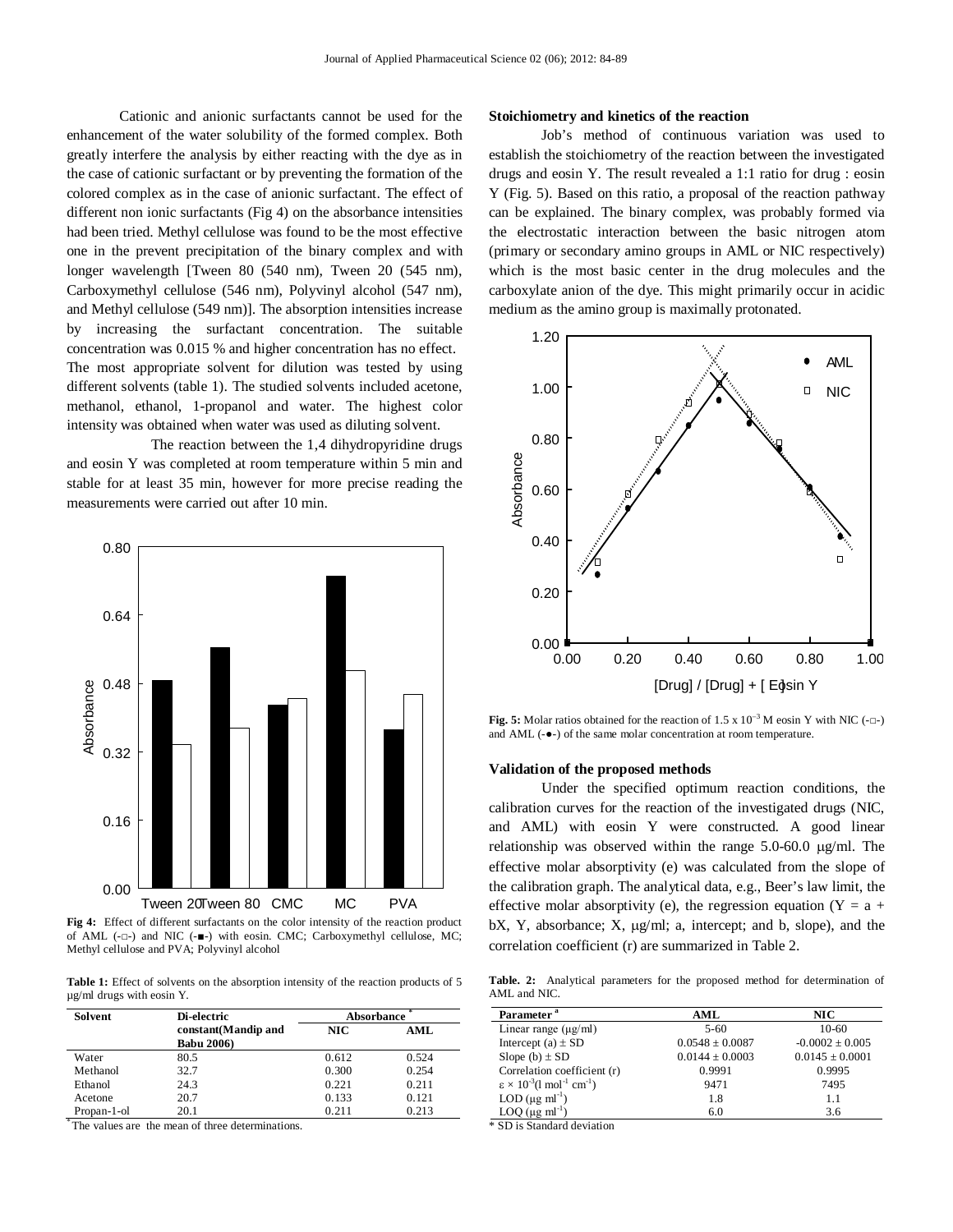# **Accuracy and precision**

The intra-day and inter-day precisions of the proposed method were examined by analyzing three (or five) replicates of the working standards at one concentration level for each drug. Relative standard deviations did not exceed 2% indicating the good reproducibility of the proposed method (Table 3).

#### **Robustness**

Robustness was examined by evaluating the influence of small variation of method variables such as eosin Y concentration and reaction time on the performance of the proposed method (Table 3). These variations do not have any significant affect on the recovery of the method.

Table 3: Influence of small variations in the assay conditions of eosin Y method on the suitability test parameters and sensitivity.

| <b>Parameters</b>                                                                                | % Recovery $a \pm SD$     |                       |  |
|--------------------------------------------------------------------------------------------------|---------------------------|-----------------------|--|
|                                                                                                  | $\textbf{NIC}$ (40 µg/ml) | $AML$ (40 $\mu$ g/ml) |  |
| No variation                                                                                     | $100.06 \pm 0.25$         | $100.08 \pm 1.23$     |  |
| Eosin Y concentration                                                                            |                           |                       |  |
| $19.75$ mg/ml                                                                                    | $99.27 \pm 0.95$          | $100.13 \pm 0.19$     |  |
| $20.25$ mg/ml                                                                                    | $100.16 \pm 0.15$         | $100.44 \pm 1.11$     |  |
| Reaction time                                                                                    |                           |                       |  |
| $8 \text{ min.}$                                                                                 | $99.19 \pm 0.21$          | $99.58 \pm 1.15$      |  |
| $12 \text{ min.}$                                                                                | $100.09 \pm 0.13$         | $99.08 \pm 0.19$      |  |
| Intra-day precision                                                                              |                           |                       |  |
| $Day-1$                                                                                          | $99.17 \pm 0.24$          | $100.17 \pm 0.26$     |  |
| $Day-2$                                                                                          | $100.74 \pm 1.22$         | $100.27 \pm 1.32$     |  |
| $Day-3$                                                                                          | $100.81 \pm 0.44$         | $100.38 \pm 0.98$     |  |
| Inter-day precision                                                                              | $100.55 \pm 0.32$         | $100.17 \pm 0.23$     |  |
| <sup>a</sup> Average of three determinations except five determinations for inter-day precision. |                           |                       |  |

#### **Specificity and interference**

Potential interference of the common tablet excipients were tested using starch, glucose, magnesium stearate and talc. Samples were prepared by mixing 20 mg of either NIC or AML with the recommended amounts [17] of the tablet excipients. The recovery value was  $97.3-99.5 \pm 0.14-1.39$  %. This indicated the absence of interference from these excipients (Table 4). Moreover, the proposed method is performed at 549 nm in the visible region away from the UV-absorbing capabilities of interferences that might be co-extracted from laboratory prepared tablet.

**Table. 4:** Analysis of AML and NIC in the presence of commonly used pharmaceutical excipients.

|                 | Amount of                | Recovery (% $\pm$ SD) <sup>a</sup> |                 |
|-----------------|--------------------------|------------------------------------|-----------------|
| Excipients (mg) | excipients added<br>(mg) | NIC.                               | AML             |
| Starch          | 50                       | $98.20 \pm 0.69$                   | $97.3 + 0.28$   |
| Glucose         | 10                       | $98.50 + 1.22$                     | $97.6 \pm 1.39$ |
| Mg stearate     | 5                        | $99.1 \pm 1.08$                    | $98.3 + 0.14$   |
| Talc            |                          | $99.5 \pm 0.25$                    | $98.2 \pm 0.36$ |

 $\frac{a}{b}$  The values are average of five determinations  $\pm$  SD.

<sup>b</sup> The amount of excipients added per 20 mg of NIC and AML.

# **Application of the proposed methods**

The proposed method was applied for the analysis of studied drugs in their commercial pharmaceutical dosage forms. The drug concentration was computed from its corresponding regression equations. The results of the proposed method were statistically compared with those of the reported method(Huang and Li 1990; Basavaiah *et al.* 2003), in respect to the accuracy and

precision. The obtained mean recovery values of the labeled amounts were  $97.1 \pm 0.69 - 99.8 \pm 0.58$  % (Table 5). The results obtained were in good agreement with those obtained using the reference method. Student's t-test and the variance ratio F-test revealed no significant differences between the performance of the two methods regarding the accuracy and precision, respectively.

Table 5: Determination of AML and NIC in their pharmaceutical dosage forms by the reported and the proposed methods.

|                               | % Recovery $a \pm SD$ |                                  |             |                      |
|-------------------------------|-----------------------|----------------------------------|-------------|----------------------|
| Product                       | Proposed<br>method    | Reported<br>methods <sup>c</sup> | $F-value^b$ | t-value <sup>b</sup> |
| Pelcard SR®<br>tablets.       | $97.6 \pm 0.69$       | $99.7 \pm 0.11$                  | 2.00        | 1.11                 |
| Alkapress®<br>tablets.        | $99.8 + 0.58$         | $99.2 + 0.12$                    | 1.16        | 1.54                 |
| Myodura <sup>®</sup> tablets  | $98.3 + 0.78$         | $98.3 + 0.11$                    | 1.45        | 2.74                 |
| Amlodipine®<br>tablets        | $97.1 + 0.69$         | $97.2 + 0.12$                    | 1.86        | 1.96                 |
| Regcor <sup>®</sup> tablets   | $97.3 + 1.14$         | $99.2 \pm 0.16$                  | 2.73        | 0.67                 |
| Vasonorm <sup>®</sup> tablets | $99.5 + 0.70$         | $98.4 + 0.19$                    | 2.44        | 2.12                 |

<sup>a</sup> Reference, values are mean  $\pm$  RSD of five determinations. <sup>b</sup> The tabulated values of  $t$  and  $F$  at 95% confidence limit are 2.78 and 6.39, respectively.  $\textdegree$  Reference (Huang and Li 1990; Basavaiah *et al.* 2003).

#### **CONCLUSION**

The present study described fully validated new spectrophotometric methods for the determination of AML and NIC in their pharmaceutical formulations with enhanced selectivity. The proposed method does not require elaborate treatment of the samples and/or tedious procedures for extraction required with the chromatographic and other traditional extractive spectrophotometric methods. As well, the method is sensitive enough for analysis of low concentration of studied drugs. Furthermore, the proposed methods do not require expensive instruments and/or critical analytical reagents. These advantages give the proposed method a great value and make it applicable for the analysis of two drugs in quality control laboratories.

#### **REFERENCES**

Abdel-Wadood H., Mohamed N., Mahmoud A. Validated spectrofluorometric methods for determination of amlodipine besylate in tablets. Spectrochimica Acta Part A. 2008; 70: 564–570.

Al-Ghannam S., Al-Olyan A. Spectrofluorometric determination of nicardipine, nifedipine and isradipine in pharmaceutical preparations and biological fluids. Central European Journal of Chemistry. 2008; 6: 222-228.

Al-Ghannam S., Al-Olyan A. Spectrophotometric determination of nicradipine and isradipine in pharmaceutical formulations. Chemical Industry and Chemical Engineering Quarterly. 2009; 15: 69-76.

Argekar A., Powar S. Simultaneous determination of atenolol and amlodipine in tablets by high-performance thin-layer chromatography. Journal of pharmaceutical and biomedical analysis. 2000; 21: 1137-1142.

Bahrami G., Mirzaeei S. Simple and rapid HPLC method for determination of amlodipine in human serum with fluorescence detection and its use in pharmacokinetic studies. Journal of pharmaceutical and biomedical analysis. 2004; 36: 163-168.

Baranda A., Mueller C., Alonso R., Jiménez R., Weinmann W. Quantitative determination of the calcium channel antagonists amlodipine, lercanidipine, nitrendipine, felodipine, and lacidipine in human plasma using liquid chromatography-tandem mass spectrometry. Therapeutic drug monitoring. 2005; 27: 44.

Basavaiah K., Chandrashekar U., Prameela H. Sensitive spectrophotometric determination of amlodipine and felodipine using iron (III) and ferricyanide. Il Farmaco. 2003; 58: 141-148.